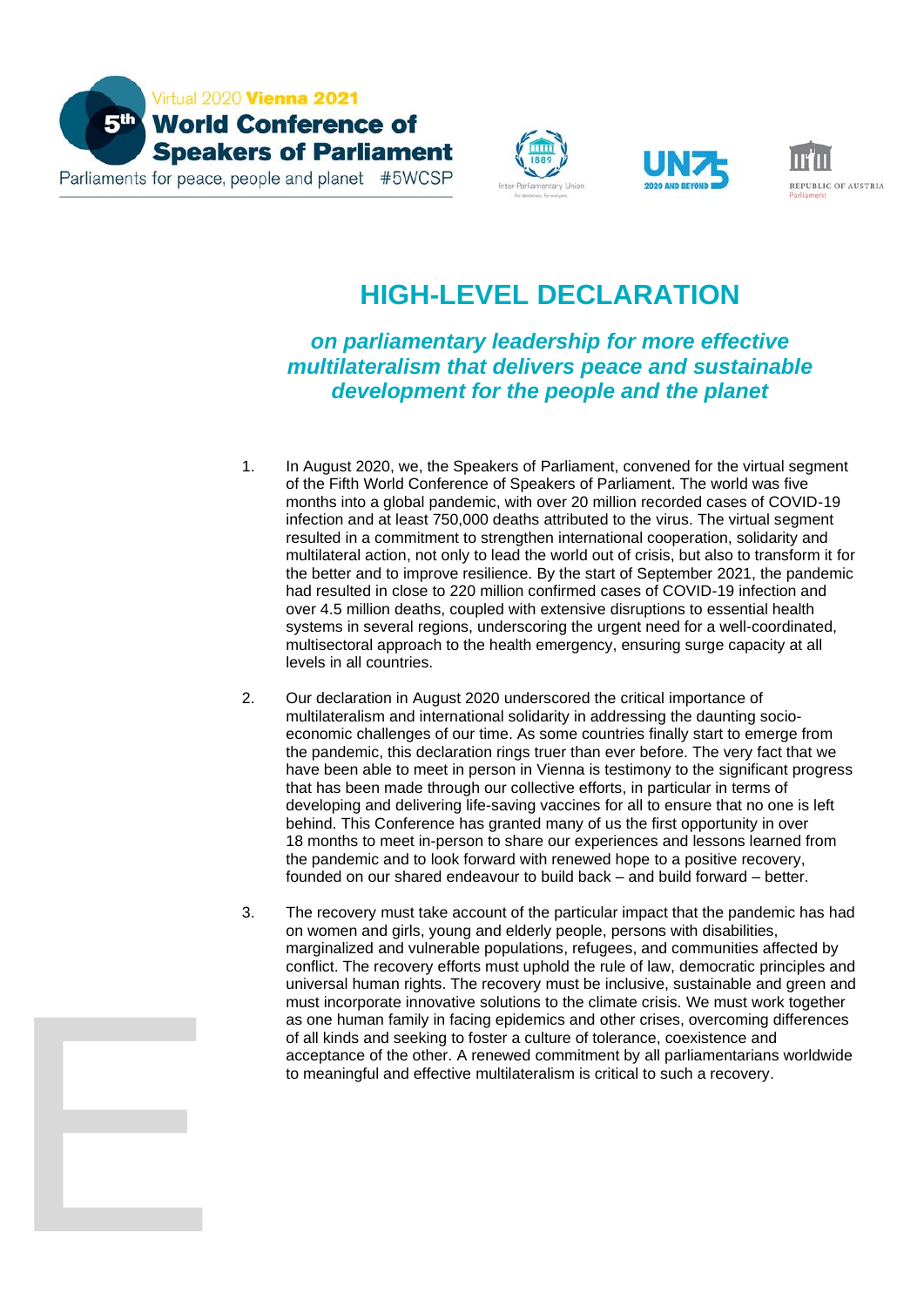- 4. We recognize that women have made a significant contribution on the front line of the response to the COVID-19 pandemic. And yet, the pandemic has had a disproportionate impact on women and girls, with lockdowns leaving them more vulnerable to domestic violence and increasing the burden of caring for children and the elderly. Women have also been more likely to lose employment or income as a result of the socio-economic downturn. Women and girls in conflict situations remain particularly vulnerable. All these situations have stressed the importance of putting gender equality and the empowerment of women at the heart of the COVID-19 response and recovery. We must build forward in a more gender-inclusive way and create a new global social compact for gender equality enabling the full and effective participation of women in all spheres of society. From this perspective, women must be part of the strategy and leadership of the COVID-19 recovery process, and the first step to achieving this is to ensure their equal and meaningful representation in parliaments, governments, private companies and other decision-making bodies.
- 5. We also acknowledge that social distancing and lockdown measures during the pandemic have had a devastating impact on youth, limiting their access to education and reducing their employment prospects, which has resulted in isolation and a surge in mental health issues. At the same time, young adults have undertaken vital front-line roles as healthcare, public utility and retail workers, as well as supporting their communities during the pandemic. We recognize these critical roles and pledge to harness the positive energy and innovativeness of young adults by making every effort to increase youth representation in our parliaments, including by joining the IPU Campaign *I Say Yes to Youth in Parliament*, which is promoting several transformative actions. We also commit to promote initiatives aimed at educating and training young people in modern information technologies, thus preparing them for the jobs of the future.
- 6. The COVID-19 pandemic has triggered a multifaceted crisis that has undermined progress in the achievement of the sustainable development goals, made States more fragile and eroded international cooperation, resulting in worldwide increases in poverty, hunger, inequality and violence. Parliaments must rise to the challenge by, first and foremost, protecting the norms and principles of peace, development, democracy, human rights and respect for the rule of law. We must also tap into the many benefits of inter-parliamentary dialogue and cooperation in order to build bridges for better understanding, so as to lay the foundation for a more peaceful, prosperous and sustainable world where all people can live in freedom and dignity.
- 7. The global economic recovery must, therefore, be inclusive, with commitments to fight poverty and lessen inequality, reduce unemployment, and improve access to education and essential services. This should nurture renewed efforts to address the root causes of conflicts and build more peaceful, just and inclusive societies. As the United Nations has recognized, Parliaments have a key role to play in identifying bold and transformative actions to make the attainment of the SDGs a reality. With less than a decade to go, we commit ourselves once again to accelerating our efforts to fully implement the 2030 Agenda for Sustainable Development in our work as parliamentarians.
- 8. A sustainable recovery from the COVID-19 pandemic will depend to a large extent on international cooperation and solidarity. Accordingly, we reiterate our support for the World Health Organization, in particular in terms of its work on research, rapid response and better pandemic preparedness through enhanced cooperation among nations. We call for strengthened international cooperation on vaccine research and development, production and distribution, and improving accessibility and affordability. In this regard, vaccines must be distributed rapidly, fairly and equitably, as well as universally. No one will be safe from COVID-19 until everyone is safe. Innovative measures, such as voluntary licensing and exchange of know-how and technology must be taken to enhance equitable access to affordable vaccines and to scale up global vaccine production and distribution in the long term. We commend the collaboration among countries, along with health organizations and manufacturers, including through the Access to COVID-19 Tools (ACT) Accelerator and the COVID-19 Vaccines Global Access (COVAX) programme. However, much remains to be done to ensure unimpeded and equitable access to COVID-19 vaccines for all countries.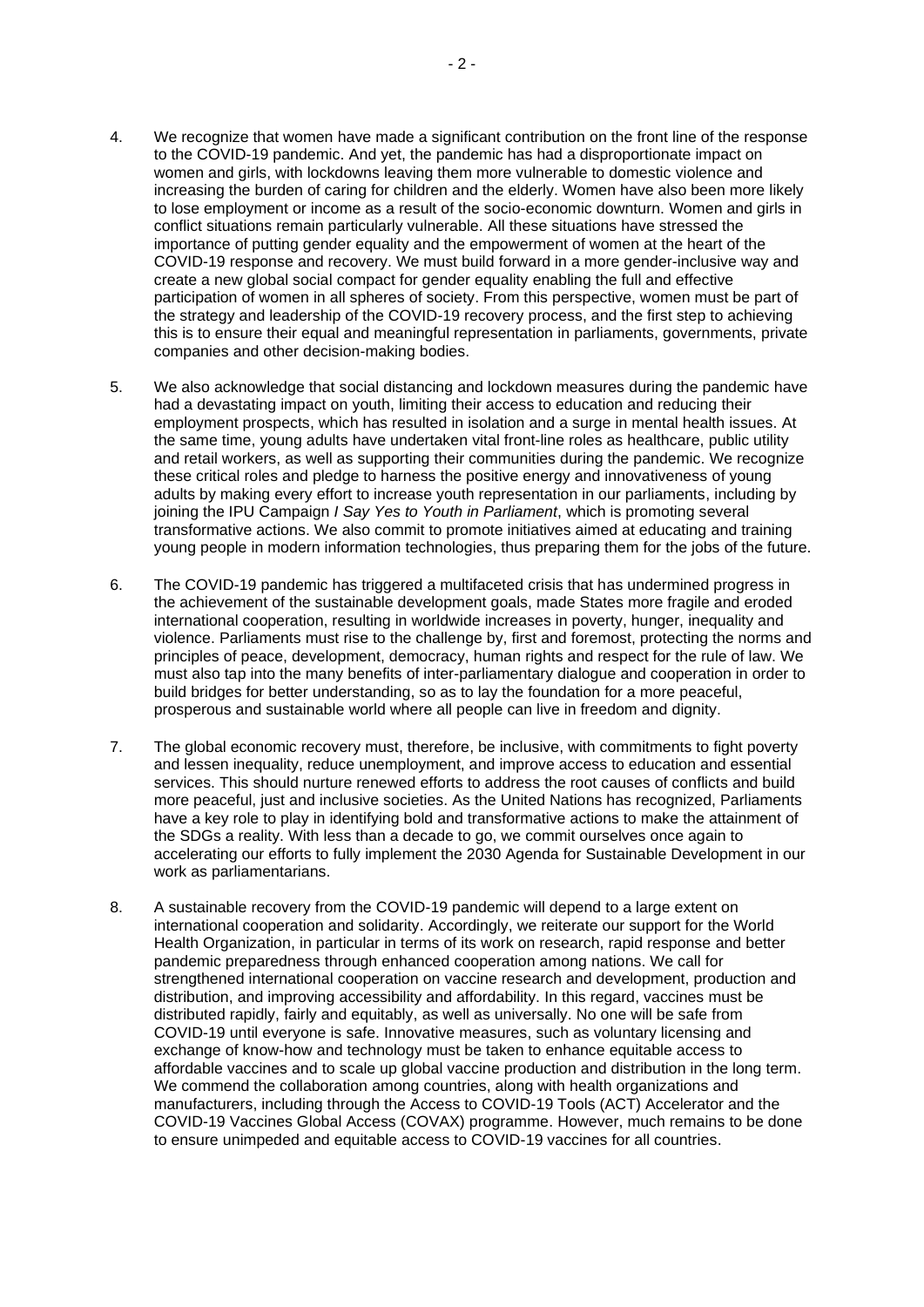- 9. We urge collaboration on continued research and innovation into the treatment and elimination of COVID-19 and coronaviruses more generally, including the debilitating long-term impacts of post-COVID-19 syndrome (also known as "long COVID"). Moreover, we call for close cooperation to prepare the world for future pandemics. In this regard, it is important to work towards the establishment of a global health charter, to be agreed upon by world leaders, which guarantees health security for the world's population, without exception, and to confront epidemics and disasters of a global nature with common universal principles and values, and in a manner that guarantees respect for human health rights.
- 10. The recovery of the global economy following the COVID-19 pandemic remains uncertain and unequal. Many countries will face huge budgetary deficits in the coming years and parliaments must be ready to address such challenges. We believe that a fair, open, inclusive, transparent and non-discriminatory rules-based multilateral trading system, with the World Trade Organization at its core, remains a pivotal foundation for the global economy. We call for increased coordination on macro-economic policy, continued efforts to strengthen sustainable global trade and oppose protectionism and unilateralism, and robust measures to revitalize the global economy – including in terms of developing a fairer global tax system. A key component of the economic recovery will be the advancement of the digital economy. We, therefore, call for more efforts to address the digital gap and ensure fair access to technology, internet connectivity and knowledge. Parliaments should help facilitate the development of core digital infrastructure and enhance digital skills among their populations.
- 11. The COVID-19 pandemic must not overshadow the urgency of climate action. In order to genuinely build a better future and long-term resilience, we must achieve a green, inclusive and innovation-based growth and sustainable recovery. We remain convinced of the compelling need to tackle climate change and reiterate the critical importance of the United Nations Framework Convention on Climate Change (UNFCCC) and the actions and targets set out in the Paris Agreement. We welcome increased support for the Paris Agreement, in particular the return of the United States earlier this year as a party state to the Agreement. We express our strong support for an ambitious and collaborative outcome from the 26th UN Climate Change Conference of Parties (COP26) in Glasgow in November 2021, and stand ready to make a robust parliamentary contribution to this process.
- 12. We also express our deep concern about the negative impacts of the climate crisis on human health and security, such as increased food insecurity, water stress and resource scarcity arising from increasingly frequent and ever more severe weather events, all of which in turn fuel conflicts and tensions and force more people around the world to leave their homes. We stress the need for preventive strategies to mitigate climate risks and enhance resilience, especially for the most vulnerable and marginalized people. We recognize the importance of preserving biodiversity and express our support for COP15 to the Convention on Biological Diversity, due to be held in Kunming, China in October 2021, under the theme of *Ecological Civilization – Building a Shared Future for all Life on Earth*.
- 13. The COVID-19 pandemic has also resulted in increasing threats to our democratic principles and institutions. In addressing the pandemic, the legislative, executive and judicial branches of government have had to take challenging decisions, notably curtailing freedom of movement, which has sometimes led to disillusionment and citizens losing trust in the political processes and in their representatives. Left unchecked, this dissonance, which is often fed by misinformation and extremist ideology, can create serious security threats to our institutions and to the physical safety of our legislators and staff. Governments should take people-centred measures, in full respect of human rights, in order to restore public trust that was eroded during the pandemic. Parliaments should serve as the centre of democratic accountability and transparency, including for COVID-19 responses, by systematically integrating public engagement into their work. This will enhance their legitimacy and the quality of parliamentary processes.
- 14. Parliaments have remained open for business despite restrictions on their ability to meet in person. This has led to unprecedented innovation, bringing information and communications technologies (ICT) from the back office into the very heart of parliamentary chambers, allowing remote working, remote sittings and even remote voting in many countries. We encourage